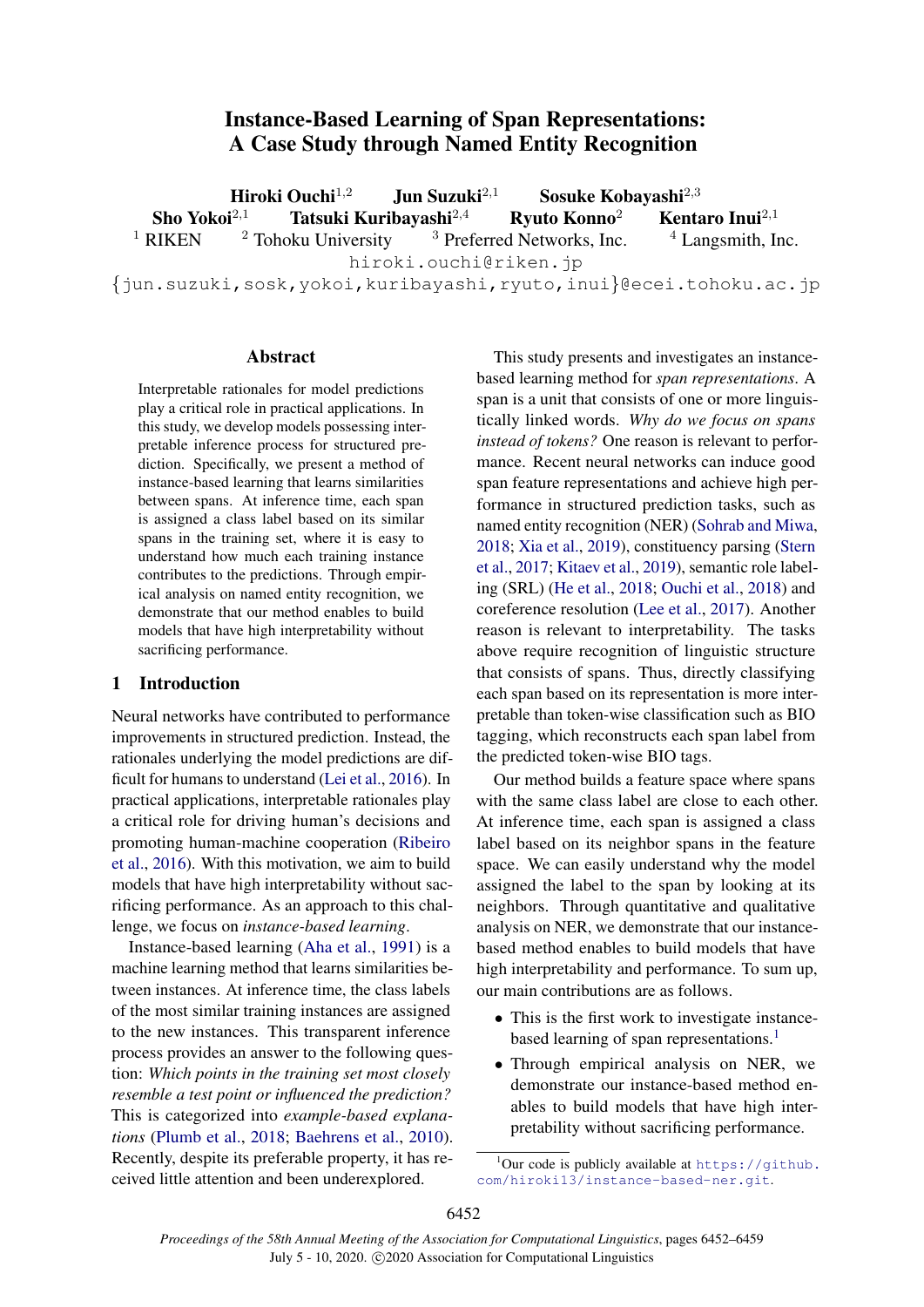#### <span id="page-1-3"></span>2 Related Work

Neural models generally have a common technical challenge: the black-box property. The rationales underlying the model predictions are opaque for humans to understand. Many recent studies have tried to look into classifier-based neural models [\(Ribeiro et al.,](#page-6-0) [2016;](#page-6-0) [Lundberg and Lee,](#page-5-6) [2017;](#page-5-6) [Koh](#page-5-7) [and Liang,](#page-5-7) [2017\)](#page-5-7). In this paper, instead of looking into the black-box, we build interpretable models based on instance-based learning.

Before the current neural era, instance-based learning, sometimes called memory-based learning [\(Daelemans and Van den Bosch,](#page-5-8) [2005\)](#page-5-8), was widely used for various NLP tasks, such as part-of-speech tagging [\(Daelemans et al.,](#page-5-9) [1996\)](#page-5-9), dependency parsing [\(Nivre et al.,](#page-6-6) [2004\)](#page-6-6) and machine translation [\(Na](#page-6-7)[gao,](#page-6-7) [1984\)](#page-6-7). For NER, some instance-based models have been proposed [\(Tjong Kim Sang,](#page-6-8) [2002;](#page-6-8) [De Meulder and Daelemans,](#page-5-10) [2003;](#page-5-10) [Hendrickx and](#page-5-11) [van den Bosch,](#page-5-11) [2003\)](#page-5-11). Recently, despite its high interpretability, this direction has not been explored.

One exception is [Wiseman and Stratos](#page-6-9) [\(2019\)](#page-6-9), which used instance-based learning of token representations. Due to BIO tagging, it faces one technical challenge: inconsistent label prediction. For example, an entity candidate "World Health Organization" can be assigned inconsistent labels such as "B-LOC I-ORG I-ORG," whereas the groundtruth labels are "B-ORG I-ORG I-ORG." To remedy this issue, they presented a heuristic technique for encouraging contiguous token alignment. In contrast to such token-wise prediction, we adopt span-wise prediction, which can naturally avoid this issue because each span is assigned one label.

NER is generally solved as (i) sequence labeling or (ii) span classification.<sup>[2](#page-1-0)</sup> In the first approach, token features are induced by using neural networks and fed into a classifier, such as conditional random fields [\(Lample et al.,](#page-5-12) [2016;](#page-5-12) [Ma and Hovy,](#page-5-13) [2016;](#page-5-13) [Chiu and Nichols,](#page-5-14) [2016\)](#page-5-14). One drawback of this approach is the difficulty dealing with nested entities.[3](#page-1-1) By contrast, the span classification approach, adopted in this study, can straightforwardly solve nested NER [\(Finkel and Manning,](#page-5-15) [2009;](#page-5-15) [Sohrab](#page-6-2) [and Miwa,](#page-6-2) [2018;](#page-6-2) [Xia et al.,](#page-6-3) [2019\)](#page-6-3).[4](#page-1-2)

# 3 Instance-Based Span Classification

# <span id="page-1-5"></span>3.1 NER as span classification

NER can be solved as multi-class classification, where each of possible spans in a sentence is assigned a class label. As we mentioned in Section [2,](#page-1-3) this approach can naturally avoid inconsistent label prediction and straightforwardly deal with nested entities. Because of these advantages over tokenwise classification, span classification has been gaining a considerable attention [\(Sohrab and Miwa,](#page-6-2) [2018;](#page-6-2) [Xia et al.,](#page-6-3) [2019\)](#page-6-3).

Formally, given an input sentence of  $T$  words  $X = (w_1, w_2, \dots, w_T)$ , we first enumerate possible spans  $S(X)$ , and then assign a class label  $y \in Y$  to each span  $s \in S(X)$ . We will write each span as  $s = (a, b)$ , where a and b are word indices in the sentence:  $1 \le a \le b \le T$ . Consider the following sentence.

\n
$$
\text{Franz}_1 \quad \text{Kafka}_2 \quad \text{is}_3 \quad \text{a}_4 \quad \text{novelist}_5
$$
\n

\n\n $\begin{bmatrix}\n & \text{PER} \\
& \text{PER}\n \end{bmatrix}$ \n

Here, the possible spans in this sentence are  $\mathcal{S}(X) = \{(1, 1), (1, 2), (1, 3), \ldots, (4, 5), (5, 5)\}.$ "Franz Kafka," denoted as  $s = (1, 2)$ , is assigned the person type entity label  $(y = PER)$ . Note that the other non-entity spans are assigned the null label ( $y = NULL$ ). For example, "a novelist," denoted as  $s = (4, 5)$ , is assigned NULL. In this way, the NULL label is assigned to non-entity spans, which is the same as the O tag in the BIO tag set.

The probability that each span  $s$  is assigned a class label  $y$  is modeled by using softmax function:

<span id="page-1-4"></span>.

$$
P(y|s) = \frac{\exp(\text{score}(s, y))}{\sum_{y' \in \mathcal{Y}} \exp(\text{score}(s, y'))}
$$

Typically, as the scoring function, the inner product between each label weight vector  $w_y$  and span feature vector  $\mathbf{h}_s$  is used:

$$
score(s, y) = \mathbf{w}_y \cdot \mathbf{h}_s.
$$

The score for the NULL label is set to a constant,  $score(s, y = NULL) = 0$ , similar to logistic regression [\(He et al.,](#page-5-4) [2018\)](#page-5-4). For training, the loss function we minimize is the negative log-likelihood:

$$
\mathcal{L} = - \sum_{(X,Y)\in\mathcal{D}} \sum_{(s,y)\in\mathcal{S}(X,Y)} \log P(y|s) ,
$$

where  $S(X, Y)$  is a set of pairs of a span s and its ground-truth label  $y$ . We call this kind of models that use label weight vectors for classification *classifier-based span model*.

<span id="page-1-0"></span> $2$ Very recently, a hybrid model of these two approaches has been proposed by [Liu et al.](#page-5-16) [\(2019\)](#page-5-16).

<span id="page-1-1"></span><sup>&</sup>lt;sup>3</sup>Some studies have sophisticated sequence labeling models for nested NER [\(Ju et al.,](#page-5-17) [2018;](#page-5-17) [Zheng et al.,](#page-6-10) [2019\)](#page-6-10).

<span id="page-1-2"></span><sup>&</sup>lt;sup>4</sup>There is an approach specialized for nested NER using hypergraphs [\(Lu and Roth,](#page-5-18) [2015;](#page-5-18) [Muis and Lu,](#page-5-19) [2017;](#page-5-19) [Katiyar](#page-5-20) [and Cardie,](#page-5-20) [2018;](#page-5-20) [Wang and Lu,](#page-6-11) [2018\)](#page-6-11).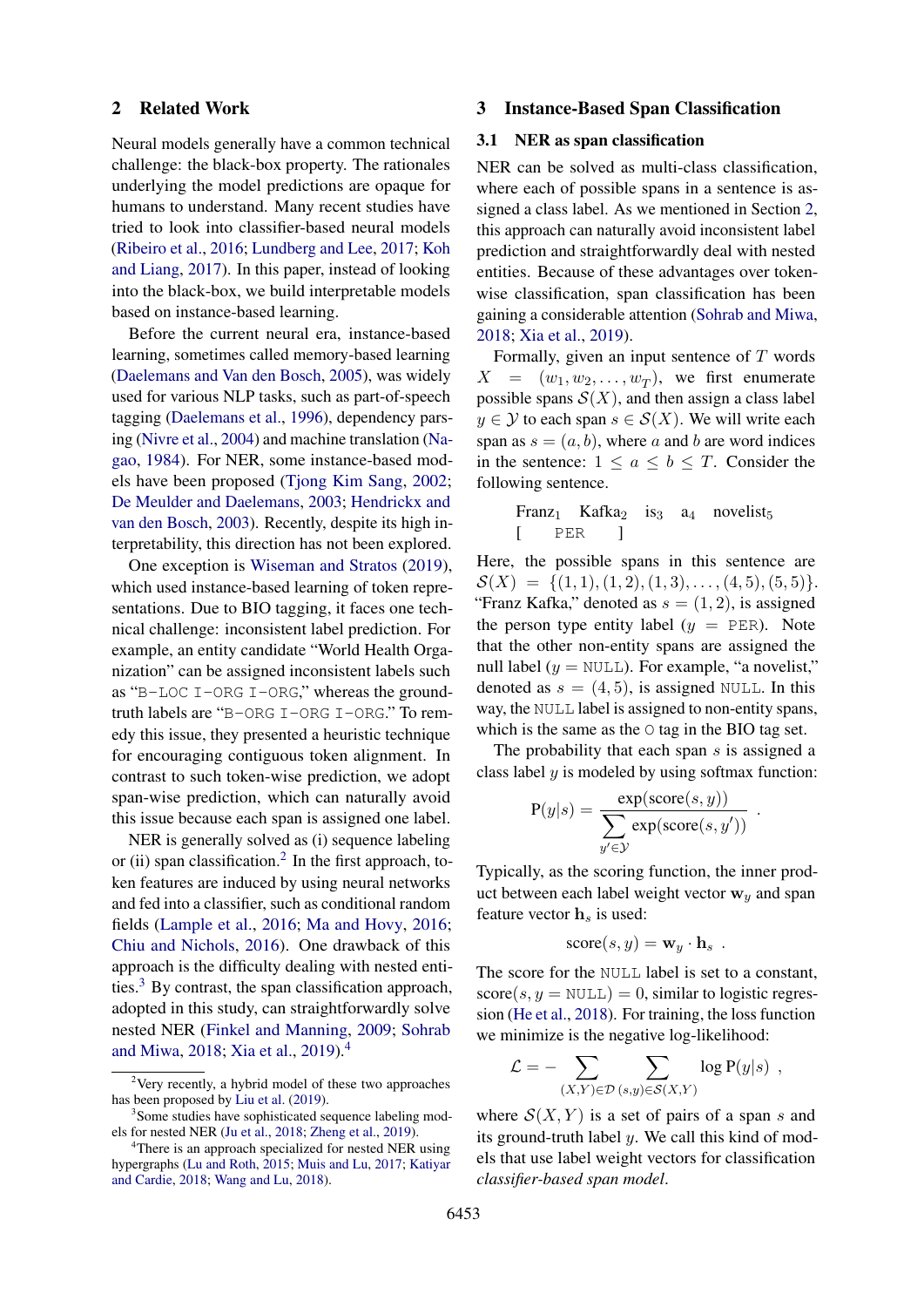<span id="page-2-0"></span>

Figure 1: Illustration of our instance-based span model. An entity candidate "Franz Kafka" is used as a query and vectorized by an encoder. In the vector space, similarities between all pairs of the candidate (s) and the training instances  $(s_1, s_2, \ldots, s_9)$  are computed, respectively. Based on the similarities, the label probability (distribution) is computed, and the label with the highest probability PER is assigned to "Franz Kafka."

#### 3.2 Instance-based span model

Our *instance-based span model* classifies each span based on similarities between spans. In Figure [1,](#page-2-0) an entity candidate "Franz Kafka" and the spans in the training set are mapped onto the feature vector space, and the label distribution is computed from the similarities between them. In this inference process, it is easy to understand how much each training instance contributes to the predictions. This property allows us to explain the predictions by specific training instances, which is categorized into *example-based explanations* [\(Plumb et al.,](#page-6-1) [2018\)](#page-6-1).

Formally, within the neighbourhood component analysis framework [\(Goldberger et al.,](#page-5-21) [2005\)](#page-5-21), we define the *neighbor span probability* that each span  $s_i \in \mathcal{S}(X)$  will select another span  $s_j$  as its neighbor from candidate spans in the training set:

$$
P(s_j|s_i, \mathcal{D}') = \frac{\exp(\text{score}(s_i, s_j))}{\sum_{s_k \in \mathcal{S}(D')} \exp(\text{score}(s_i, s_k))} \quad (1)
$$

Here, we exclude the input sentence  $X$  and its ground-truth labels  $Y$  from the training set  $D$ :  $\mathcal{D}' = \mathcal{D} \setminus \{(X, Y)\}\$ , and regard all other spans as candidates:  $\mathcal{S}(\mathcal{D}') = \{ s \in \mathcal{S}(X') | (X', Y') \in \mathcal{D}' \}.$ The scoring function returns a similarity between the spans  $s_i$  and  $s_j$ . Then we compute the probability that a span  $s_i$  will be assigned a label  $y_i$ :

$$
P(y_i|s_i) = \sum_{s_j \in S(\mathcal{D}', y_i)} P(s_j|s_i, \mathcal{D}') . \qquad (2)
$$

Here,  $S(\mathcal{D}', y_i) = \{s_j \in \mathcal{D}' \mid y_i = y_j\}$ , so the equation indicates that we sum up the probabilities of the neighbor spans that have the same label as the span  $s_i$ . The loss function we minimize is the negative log-likelihood:

$$
\mathcal{L} = - \sum_{(X,Y)\in\mathcal{D}} \sum_{(s_i,y_i)\in\mathcal{S}(X,Y)} \log P(y_i|s_i) ,
$$

where  $S(X, Y)$  is a set of pairs of a span  $s_i$  and its ground-truth label  $y_i$ . At inference time, we predict  $\hat{y}_i$  to be the class label with maximal marginal probability:

$$
\hat{y}_i = \underset{y \in \mathcal{Y}}{\arg \max} P(y|s_i) ,
$$

where the probability  $P(y|s_i)$  is computed for each of the label set  $y \in \mathcal{Y}$ .

Efficient neighbor probability computation The neighbor span probability  $P(s_j | s_i, \mathcal{D}')$  in Equa-tion [1](#page-1-4) depends on the entire training set  $\mathcal{D}'$ , which leads to heavy computational cost. As a remedy, we use random sampling to retrieve  $K$  sentences  $\mathcal{D}'' = \{(X'_k, Y'_k)\}_{k=0}^K$  from the training set  $\mathcal{D}'$ . At training time, we randomly sample  $K$  sentences for each mini-batch at each epoch. This simple technique realizes time and memory efficient training. In our experiments, it takes less than one day to train a model on a single GPU<sup>[5](#page-2-1)</sup>.

<span id="page-2-1"></span><sup>5</sup>NVIDIA DGX-1 with Tesla V100.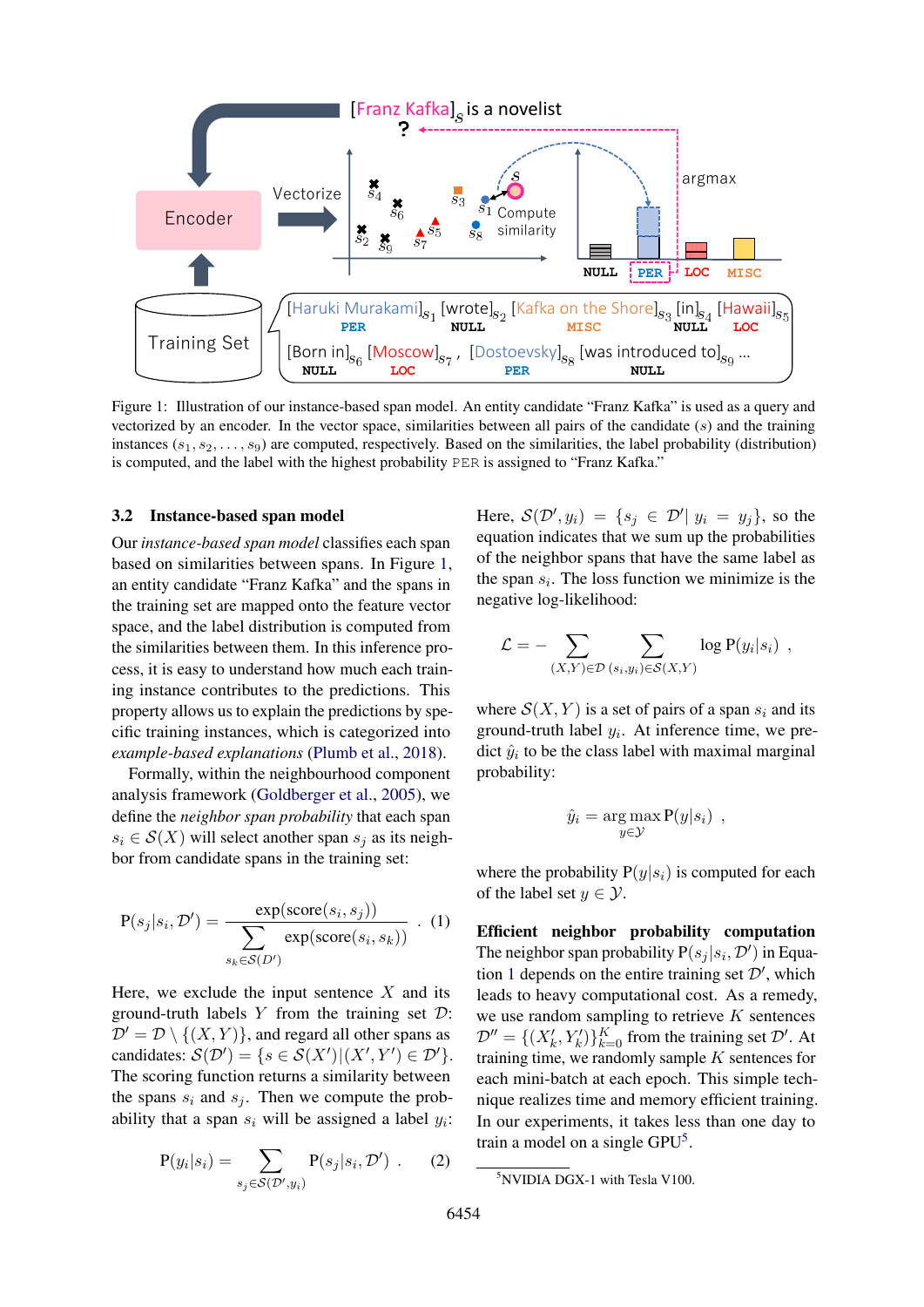#### 4 Experiments

#### 4.1 Experimental setup

Data We evaluate the span models through two types of NER: (i) flat NER on the CoNLL-2003 dataset [\(Tjong Kim Sang and De Meulder,](#page-6-12) [2003\)](#page-6-12) and (ii) nested NER on the GENIA dataset<sup>[6](#page-3-0)</sup> [\(Kim](#page-5-22) [et al.,](#page-5-22) [2003\)](#page-5-22). We follow the standard trainingdevelopment-test splits.

Baseline We use a classifier-based span model (Section [3.1\)](#page-1-5) as a baseline. Only the difference between the instance-based and classifier-based span models is whether to use softmax classifier or not.

Encoder and span representation We adopt the encoder architecture proposed by [Ma and Hovy](#page-5-13) [\(2016\)](#page-5-13), which encodes each token of the input sentence  $w_t \in X$  with word embedding and characterlevel CNN. The encoded token representations  $\mathbf{w}_{1:T} = (\mathbf{w}_1, \mathbf{w}_2, \dots, \mathbf{w}_T)$  are fed to bidirectional LSTM for computing contextual ones  $\overrightarrow{\mathbf{h}}_{1:T}$  and  $\sum_{1:T}$ . From them, we create h<sup>1stm</sup> for each span  $s = (a, b)$  based on LSTM-minus [\(Wang and](#page-6-13) [Chang,](#page-6-13) [2016\)](#page-6-13). For flat NER, we use the representation  $h_s^{\text{Istm}} = [\overrightarrow{h}_b - \overrightarrow{h}_{a-1}, \overleftarrow{h}_a - \overleftarrow{h}_{b+1}].$  For nested NER, we use  $h_s^{lstm} = [\overrightarrow{h}_b - \overrightarrow{h}_{a-1}, \overrightarrow{h}_a - \overrightarrow{h}_{a-1}]^{l * s}$  $\overleftrightarrow{\mathbf{h}}_{b+1}$ ,  $\overrightarrow{\mathbf{h}}_a + \overrightarrow{\mathbf{h}}_b$ ,  $\overleftrightarrow{\mathbf{h}}_a + \overleftrightarrow{\mathbf{h}}_b$ ].<sup>[7](#page-3-1)</sup> We then multiply  $\mathbf{h}^{\text{lstm}}_{s}$  with a weight matrix **W** and obtain the span representation:  $h_s = W h_s^{\text{lstm}}$ . For the scoring function in Equation [1](#page-1-4) in the instance-based span model, we use the inner product between a pair of span representations:  $\text{score}(s_i, s_j) = \mathbf{h}_{s_i} \cdot \mathbf{h}_{s_j}$ .

Model configuration We train instance-based models by using  $K = 50$  training sentences randomly retrieved for each mini-batch. At test time, we use  $K = 50$  nearest training sentences for each sentence based on the cosine similarities be-tween their sentence vectors<sup>[8](#page-3-2)</sup>. For the word embeddings, we use the GloVe 100-dimensional embeddings [\(Pennington et al.,](#page-6-14) [2014\)](#page-6-14) and the BERT embeddings [\(Devlin et al.,](#page-5-23) [2019\)](#page-5-23).<sup>[9](#page-3-3)</sup>

<span id="page-3-4"></span>

|                                      | Classifier-based                 | Instance-based                   |
|--------------------------------------|----------------------------------|----------------------------------|
|                                      | GloVe                            |                                  |
| <b>Flat NER</b><br><b>Nested NER</b> | $90.68 + 0.25$<br>$73.76 + 0.35$ | $90.73 + 0.07$<br>$74.20 + 0.16$ |
| <b>BERT</b>                          |                                  |                                  |
| <b>Flat NER</b><br>Nested NER        | $90.48 + 0.18$<br>$73.27 + 0.19$ | $90.48 + 0.07$<br>$73.92 + 0.20$ |

Table 1: Comparison between classifier-based and instance-based span models. Cells show the  $F_1$  scores and standard deviations on each test set.

<span id="page-3-6"></span>

Figure 2: Performance on the CoNLL-2003 development set for different amounts of the training set.

#### 4.2 Quantitative analysis

We report averaged  $F_1$  scores across five different runs of the model training with random seeds.

**Overall F<sub>1</sub> scores** We investigate whether or not our instance-based span model can achieve competitive performance with the classifier-based span model. Table [1](#page-3-4) shows  $F_1$  scores on each test set.<sup>[10](#page-3-5)</sup> Consistently, the instance-based span model yielded comparable results to the classifier-based span model. This indicates that our instance-based learning method enables to build NER models without sacrificing performance.

**Effects of training data size** Figure [2](#page-3-6) shows  $F_1$ scores on the CoNLL-2003 development set by the models trained on full-size, 1/2, 1/4 and 1/8 of the training set. We found that (i) performance of both models gradually degrades when the size of the training set is smaller and (ii) both models yield very competitive performance curves.

<span id="page-3-0"></span><sup>&</sup>lt;sup>6</sup>We use the same one pre-processed by [Zheng](#page-6-10) [et al.](#page-6-10) [\(2019\)](#page-6-10) at [https://github.com/thecharm/](https://github.com/thecharm/boundary-aware-nested-ner) [boundary-aware-nested-ner](https://github.com/thecharm/boundary-aware-nested-ner)

<span id="page-3-1"></span><sup>&</sup>lt;sup>7</sup>We use the different span representation from the one used for flat NER because concatenating the addition features,  $\overrightarrow{h}_a + \overrightarrow{h}_b$  and  $\overleftarrow{h}_a + \overleftarrow{h}_b$ , to the subtraction features improves performance in our preliminary experiments.

<span id="page-3-2"></span><sup>&</sup>lt;sup>8</sup> For each sentence  $X = (w_1, w_2, \dots, w_T)$ , its sentence vector is defined as the vector averaged over the word embeddings (GloVe) within the sentence:  $\frac{1}{T} \sum_t \mathbf{w}_t^{\text{emb}}$ .

<span id="page-3-3"></span> $9$ Details on the experimental setup are described in Appendices [A.1.](#page-7-0)

<span id="page-3-5"></span><sup>&</sup>lt;sup>10</sup>The models using GloVe yielded slightly better results than those using BERT. One possible explanation is that subword segmentation is not so good for NER. In particular, tokens in upper case are segmented into too small elements, e.g., "LEICESTERSHIRE"  $\rightarrow$  "L," "##EI," "##CE," "##ST," "##ER," "##S," "##H," "##IR," "##E."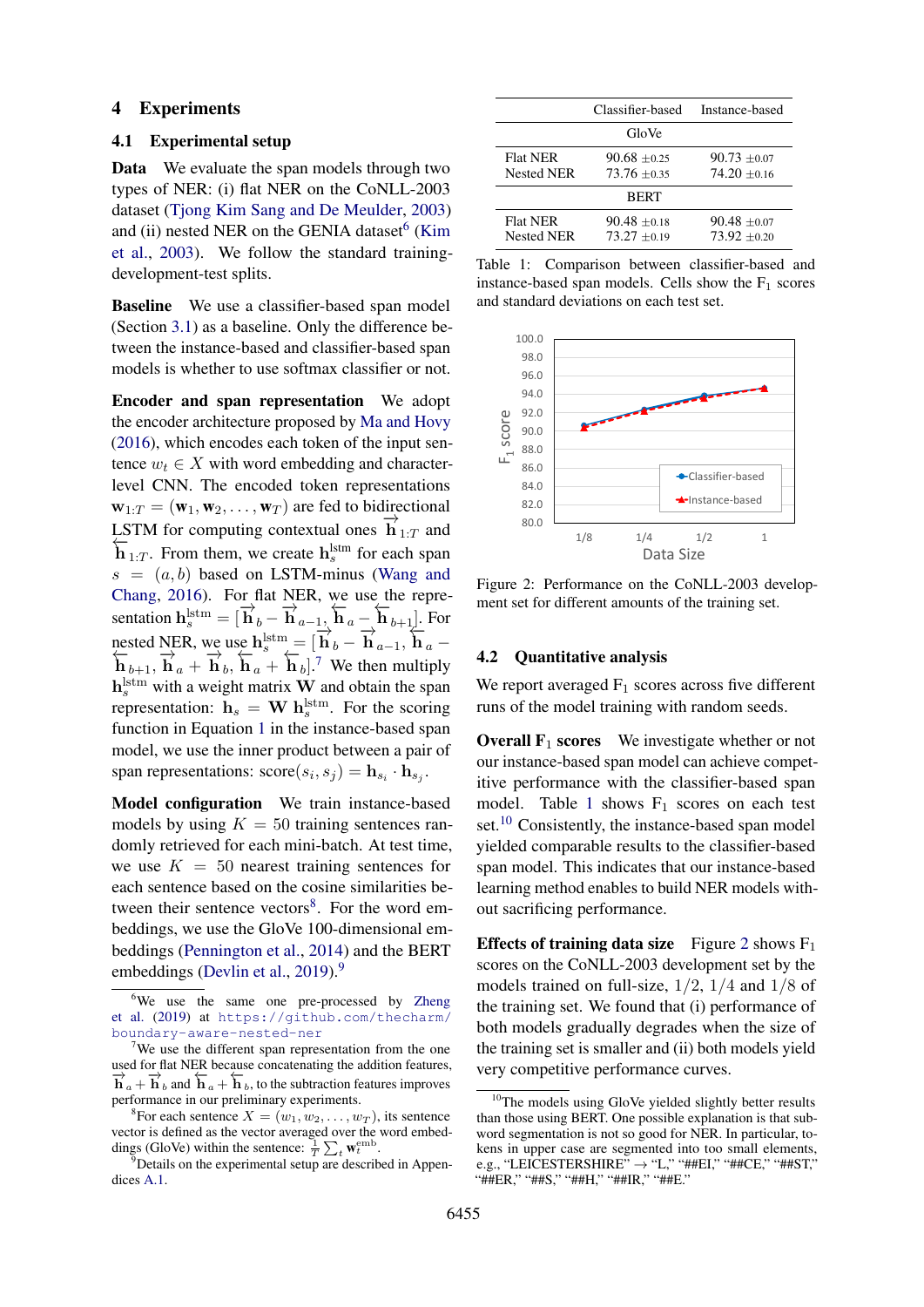<span id="page-4-0"></span>

|                             | [Tom Moody] took six for 82 but<br>OUERY |                                       |  |  |
|-----------------------------|------------------------------------------|---------------------------------------|--|--|
| Classifier-based            |                                          |                                       |  |  |
| 1                           | PER                                      | [Billy Mayfair] and Paul Goydos and   |  |  |
| $\mathcal{D}_{\mathcal{L}}$ | NULL.                                    | [Billy Mayfair and Paul Goydos] and   |  |  |
| 3                           | NULL.                                    | [Billy Mayfair and Paul Goydos and]   |  |  |
| 4                           | <b>NULL</b>                              | [Billy] Mayfair and Paul Goydos and   |  |  |
| 5                           | NULL.                                    | [Ducati rider Troy Corser], last year |  |  |
| Instance-based              |                                          |                                       |  |  |
| 1                           | PER                                      | [Ian Botham] began his test career    |  |  |
| 2                           | PER                                      | [Billy Mayfair] and Paul Goydos and   |  |  |
| 3                           | PER                                      | [Mark Hutton] scattered four hits     |  |  |
| 4                           | PER                                      | [Steve Stricker], who had a 68, and   |  |  |
| 3                           | <b>PER</b>                               | [Darren Gough] polishing off          |  |  |

Table 2: Example of span retrieval. An entity candidate "Tom Moody" in the CoNLL-2003 development set used as a query for retrieving five nearest neighbors from the training set.

<span id="page-4-2"></span>

|             | <b>OUERY</b>                                              | spokesman for [Air France] 's<br>Pred: LOC<br>Gold: ORG                                                                                                               |
|-------------|-----------------------------------------------------------|-----------------------------------------------------------------------------------------------------------------------------------------------------------------------|
| 2<br>3<br>5 | T.OC<br><b>T.OC</b><br><b>T.OC</b><br><b>T.OC</b><br>T.OC | [Colombia] turned down American 's<br>involving [Scotland], Wales,<br>signed in [Nigeria] 's capital Abuja<br>in the West Bank and [Gaza].<br>on its way to [Romania] |

Table 3: Example of an error by the instance-based span model. Although the gold label is ORG (Organization), the wrong label LOC (Location) is assigned.

# 4.3 Qualitative analysis

To better understand model behavior, we analyze the instance-based model using GloVe in detail.

Examples of retrieved spans The span feature space learned by our method can be applied to various downstream tasks. In particular, it can be used as a span retrieval system. Table [2](#page-4-0) shows five nearest neighbor spans of an entity candidate "Tom Moody." In the classifier-based span model, personrelated but non-entity spans were retrieved. By contrast, in the instance-based span model, person  $(PER)$  entities were consistently retrieved.<sup>[11](#page-4-1)</sup> This tendency was observed in many other cases, and we confirmed that our method can build preferable feature spaces for applications.

Errors analysis The instance-based span model tends to wrongly label spans that includes location or organization names. For example, in Table [3,](#page-4-2) the wrong label LOC (Location) is assigned to "Air France" whose gold label is ORG (Organization).

<span id="page-4-4"></span>

|             | Classifier-based | Instance-based |
|-------------|------------------|----------------|
| GloVe       | $94.91 + 0.11$   | $94.96 + 0.06$ |
| <b>RERT</b> | $96.20 + 0.03$   | $96.24 + 0.04$ |

Table 4: Comparison in syntactic chunking. Cells show  $F_1$  and standard deviations on the CoNLL-2000 test set.

Note that by looking at the neighbors, we can understand that country or district entities confused the model. This implies that prediction errors are easier to analyze because the neighbors are the rationales of the predictions.

# 4.4 Discussion

Generalizability *Are our findings in NER generalizable to other tasks?* To investigate it, we perform an additional experiment on the CoNLL-2000 dataset [\(Tjong Kim Sang and Buchholz,](#page-6-15) [2000\)](#page-6-15) for syntactic chunking.<sup>[12](#page-4-3)</sup> While this task is similar to NER in terms of short-span classification, the class labels are based on syntax, not (entity) semantics. In Table [4,](#page-4-4) the instance-based span model achieved competitive  $F_1$  scores with the classifier-based one, which is consistent with the NER results. This suggests that our findings in NER are likely to generalizable to other short-span classification tasks.

Future work One interesting line of future work is an extension of our method to span-to-span relation classification, such as SRL and coreference resolution. Another potential direction is to apply and evaluate learned span features to downstream tasks requiring entity knowledge, such as entity linking and question answering.

# 5 Conclusion

We presented and investigated an instance-based learning method that learns similarity between spans. Through NER experiments, we demonstrated that the models build by our method have (i) competitive performance with a classifier-based span model and (ii) interpretable inference process where it is easy to understand how much each training instance contributes to the predictions.

# Acknowledgments

This work was partially supported by JSPS KAKENHI Grant Number JP19H04162 and JP19K20351. We would like to thank the members of Tohoku NLP Laboratory and the anonymous reviewers for their insightful comments.

<span id="page-4-1"></span> $11$ The query span "Tom moody" was a cricketer at that time, and some neighbors, "Ian Botham" and "Darren Gough," were also cricketers.

<span id="page-4-3"></span> $12$ The models are trained in the same way as in nested NER.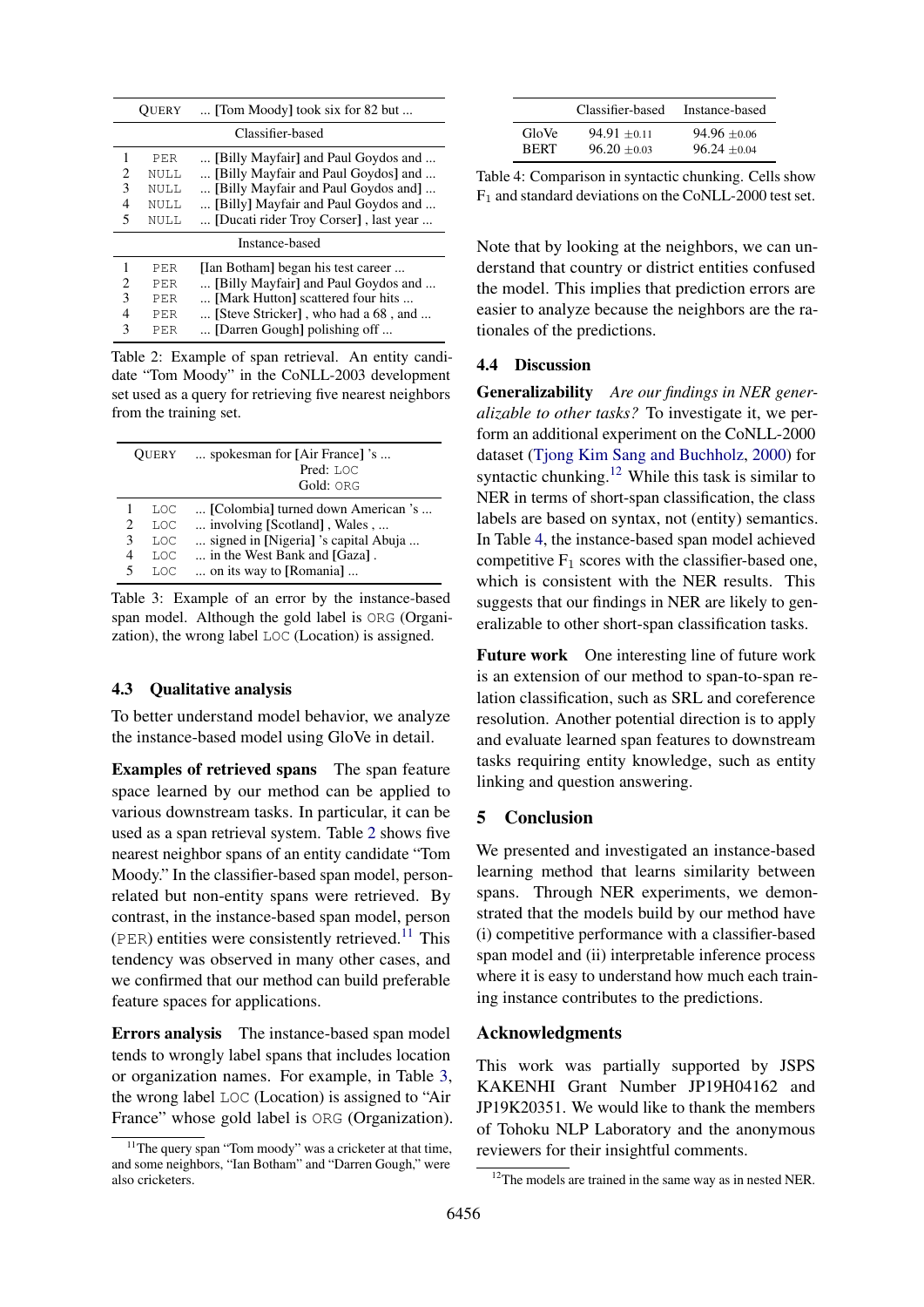### References

- <span id="page-5-1"></span>David W Aha, Dennis Kibler, and Marc K Albert. 1991. Instance-based learning algorithms. *Machine learning*, 6(1):37–66.
- <span id="page-5-2"></span>David Baehrens, Timon Schroeter, Stefan Harmeling, Motoaki Kawanabe, Katia Hansen, and Klaus-Robert MÞller. 2010. How to explain individual classification decisions. *Journal of Machine Learning Research*, 11(Jun):1803–1831.
- <span id="page-5-14"></span>Jason P.C. Chiu and Eric Nichols. 2016. [Named entity](https://doi.org/10.1162/tacl_a_00104) [recognition with bidirectional LSTM-CNNs.](https://doi.org/10.1162/tacl_a_00104) *Transactions of the Association for Computational Linguistics*, 4:357–370.
- <span id="page-5-8"></span>Walter Daelemans and Antal Van den Bosch. 2005. *Memory-based language processing*. Cambridge University Press.
- <span id="page-5-9"></span>Walter Daelemans, Jakub Zavrel, Peter Berck, and Steven Gillis. 1996. [MBT: A memory-based part of](https://www.aclweb.org/anthology/W96-0102) [speech tagger-generator.](https://www.aclweb.org/anthology/W96-0102) In *Proceedings of Fourth Workshop on Very Large Corpora*.
- <span id="page-5-10"></span>Fien De Meulder and Walter Daelemans. 2003. [Memory-based named entity recognition using unan](https://www.aclweb.org/anthology/W03-0435)[notated data.](https://www.aclweb.org/anthology/W03-0435) In *Proceedings of HLT-NAACL*, pages 208–211.
- <span id="page-5-23"></span>Jacob Devlin, Ming-Wei Chang, Kenton Lee, and Kristina Toutanova. 2019. [BERT: Pre-training of](https://doi.org/10.18653/v1/N19-1423) [deep bidirectional transformers for language under](https://doi.org/10.18653/v1/N19-1423)[standing.](https://doi.org/10.18653/v1/N19-1423) In *Proceedings of NAACL-HLT*, pages 4171–4186.
- <span id="page-5-15"></span>Jenny Rose Finkel and Christopher D. Manning. 2009. [Nested named entity recognition.](https://www.aclweb.org/anthology/D09-1015) In *Proceedings of EMNLP*, pages 141–150.
- <span id="page-5-25"></span>Xavier Glorot and Yoshua Bengio. 2010. Understanding the difficulty of training deep feedforward neural networks. In *Proceedings of AISTATS*, pages 249– 256.
- <span id="page-5-21"></span>Jacob Goldberger, Geoffrey E Hinton, Sam T Roweis, and Ruslan R Salakhutdinov. 2005. [Neighbour](https://www.cs.toronto.edu/~hinton/absps/nca.pdf)[hood components analysis.](https://www.cs.toronto.edu/~hinton/absps/nca.pdf) In *Proceedings of NIPS*, pages 513–520.
- <span id="page-5-24"></span>Alan Graves, Navdeep Jaitly, and Abdel-rahman Mohamed. 2013. Hybrid speech recognition with deep bidirectional LSTM. In *Proceedings of Automatic Speech Recognition and Understanding (ASRU), 2013 IEEE Workshop*.
- <span id="page-5-4"></span>Luheng He, Kenton Lee, Omer Levy, and Luke Zettlemoyer. 2018. [Jointly predicting predicates and argu](https://doi.org/10.18653/v1/P18-2058)[ments in neural semantic role labeling.](https://doi.org/10.18653/v1/P18-2058) In *Proceedings of ACL*, pages 364–369.
- <span id="page-5-11"></span>Iris Hendrickx and Antal van den Bosch. 2003. [Memory-based one-step named-entity recognition:](https://www.aclweb.org/anthology/W03-0427) [Effects of seed list features, classifier stacking, and](https://www.aclweb.org/anthology/W03-0427) [unannotated data.](https://www.aclweb.org/anthology/W03-0427) In *Proceedings of CoNLL*, pages 176–179.
- <span id="page-5-17"></span>Meizhi Ju, Makoto Miwa, and Sophia Ananiadou. 2018. [A neural layered model for nested named](https://doi.org/10.18653/v1/N18-1131) [entity recognition.](https://doi.org/10.18653/v1/N18-1131) In *Proceedings of NAACL-HLT*, pages 1446–1459.
- <span id="page-5-20"></span>Arzoo Katiyar and Claire Cardie. 2018. [Nested named](https://doi.org/10.18653/v1/N18-1079) [entity recognition revisited.](https://doi.org/10.18653/v1/N18-1079) In *Proceedings of NAACL-HLT*, pages 861–871.
- <span id="page-5-22"></span>J-D Kim, Tomoko Ohta, Yuka Tateisi, and Junichi Tsujii. 2003. Genia corpusa semantically annotated corpus for bio-textmining. *Bioinformatics*, 19(suppl\_1):i180-i182.
- <span id="page-5-26"></span>D.P. Kingma and J. Ba. 2014. Adam: A method for stochastic optimization. *arXiv preprint arXiv: 1412.6980*.
- <span id="page-5-3"></span>Nikita Kitaev, Steven Cao, and Dan Klein. 2019. [Multi](https://www.aclweb.org/anthology/P19-1340)[lingual constituency parsing with self-attention and](https://www.aclweb.org/anthology/P19-1340) [pre-training.](https://www.aclweb.org/anthology/P19-1340) In *Proceedings of ACL*, pages 3499– 3505.
- <span id="page-5-7"></span>Pang Wei Koh and Percy Liang. 2017. Understanding black-box predictions via influence functions. In *Proceedings of ICML*, pages 1885–1894.
- <span id="page-5-12"></span>Guillaume Lample, Miguel Ballesteros, Sandeep Subramanian, Kazuya Kawakami, and Chris Dyer. 2016. [Neural architectures for named entity recognition.](https://www.aclweb.org/anthology/N16-1030) In *Proceedings of NAACL-HLT*, pages 260–270.
- <span id="page-5-5"></span>Kenton Lee, Luheng He, Mike Lewis, and Luke Zettlemoyer. 2017. [End-to-end neural coreference resolu](https://doi.org/10.18653/v1/D17-1018)[tion.](https://doi.org/10.18653/v1/D17-1018) In *Proceedings of EMNLP*, pages 188–197.
- <span id="page-5-0"></span>Tao Lei, Regina Barzilay, and Tommi Jaakkola. 2016. [Rationalizing neural predictions.](https://doi.org/10.18653/v1/D16-1011) In *Proceedings of EMNLP*, pages 107–117.
- <span id="page-5-16"></span>Tianyu Liu, Jin-Ge Yao, and Chin-Yew Lin. 2019. [To](https://doi.org/10.18653/v1/P19-1524)[wards improving neural named entity recognition](https://doi.org/10.18653/v1/P19-1524) [with gazetteers.](https://doi.org/10.18653/v1/P19-1524) In *Proceedings of ACL*, pages 5301– 5307.
- <span id="page-5-18"></span>Wei Lu and Dan Roth. 2015. [Joint mention extraction](https://doi.org/10.18653/v1/D15-1102) [and classification with mention hypergraphs.](https://doi.org/10.18653/v1/D15-1102) In *Proceedings of EMNLP*, pages 857–867.
- <span id="page-5-6"></span>Scott M Lundberg and Su-In Lee. 2017. A unified approach to interpreting model predictions. In *Proceedings of NIPS*, pages 4765–4774.
- <span id="page-5-13"></span>Xuezhe Ma and Eduard Hovy. 2016. [End-to-end](https://doi.org/10.18653/v1/P16-1101) [sequence labeling via bi-directional LSTM-CNNs-](https://doi.org/10.18653/v1/P16-1101)[CRF.](https://doi.org/10.18653/v1/P16-1101) In *Proceedings of ACL*, pages 1064–1074.
- <span id="page-5-27"></span>Laurens van der Maaten and Geoffrey Hinton. 2008. Visualizing data using t-sne. *Journal of machine learning research*, 9(Nov):2579–2605.
- <span id="page-5-19"></span>Aldrian Obaja Muis and Wei Lu. 2017. [Labeling gaps](https://doi.org/10.18653/v1/D17-1276) [between words: Recognizing overlapping mentions](https://doi.org/10.18653/v1/D17-1276) [with mention separators.](https://doi.org/10.18653/v1/D17-1276) In *Proceedings of EMNLP*, pages 2608–2618.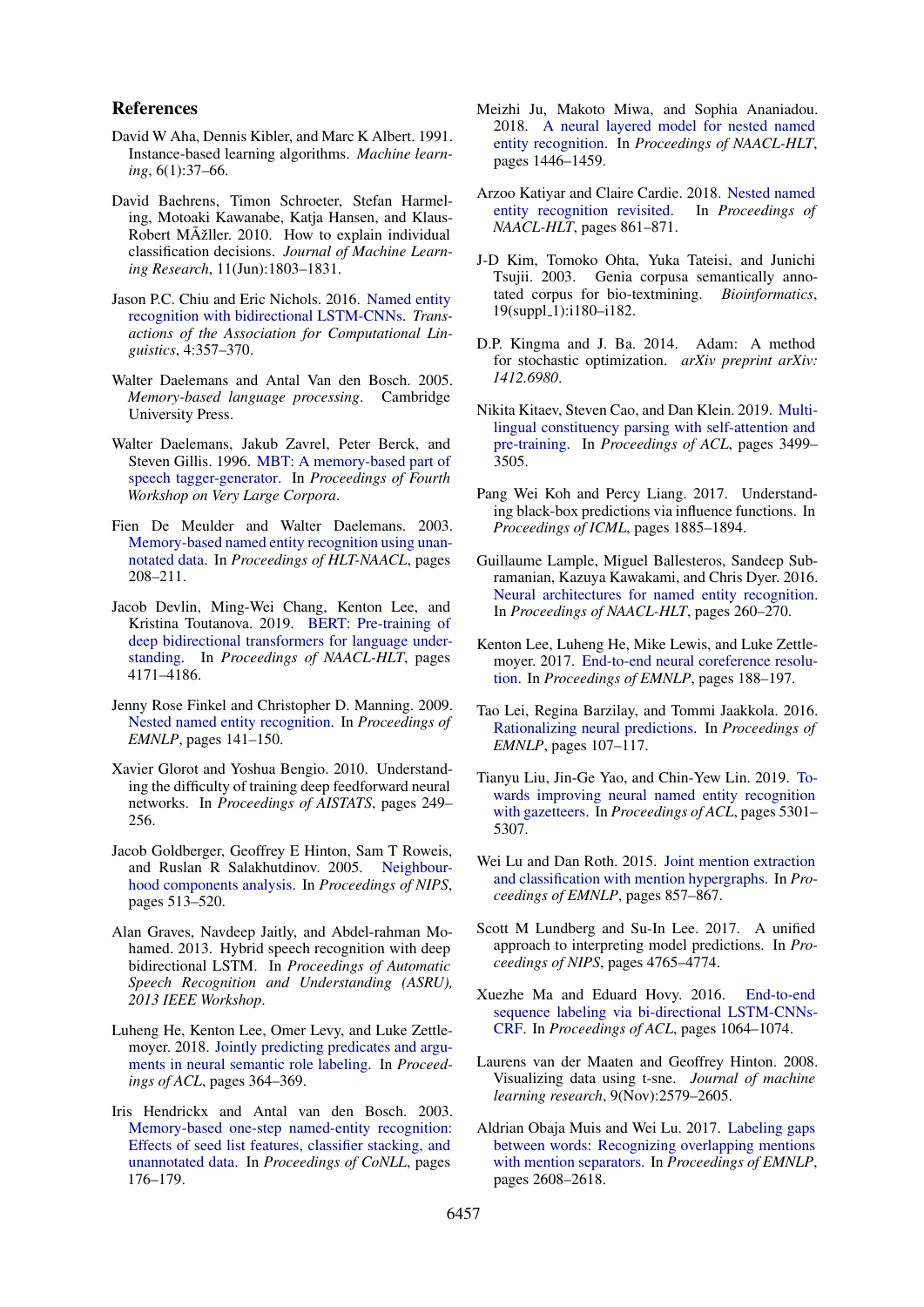- <span id="page-6-7"></span>Makoto Nagao. 1984. *[A framework of a mechanical](http://www.mt-archive.info/Nagao-1984.pdf) [translation between Japanese and English by anal](http://www.mt-archive.info/Nagao-1984.pdf)[ogy principle](http://www.mt-archive.info/Nagao-1984.pdf)*. Elsevier Science Publishers.
- <span id="page-6-6"></span>Joakim Nivre, Johan Hall, and Jens Nilsson. 2004. [Memory-based dependency parsing.](https://www.aclweb.org/anthology/W04-2407) In *Proceedings of CoNLL*, pages 49–56, Boston, Massachusetts, USA.
- <span id="page-6-5"></span>Hiroki Ouchi, Hiroyuki Shindo, and Yuji Matsumoto. 2018. [A span selection model for semantic role](https://www.aclweb.org/anthology/D18-1191) [labeling.](https://www.aclweb.org/anthology/D18-1191) In *Proceedings of EMNLP*, pages 1630– 1642.
- <span id="page-6-18"></span>Razvan Pascanu, Tomas Mikolov, and Yoshua Bengio. 2013. On the difficulty of training recurrent neural networks. In *Proceedings of ICML*, pages 1310– 1318.
- <span id="page-6-14"></span>Jeffrey Pennington, Richard Socher, and Christopher Manning. 2014. [Glove: Global vectors for word](https://doi.org/10.3115/v1/D14-1162) [representation.](https://doi.org/10.3115/v1/D14-1162) In *Proceedings of EMNLP)*, pages 1532–1543.
- <span id="page-6-1"></span>Gregory Plumb, Denali Molitor, and Ameet S Talwalkar. 2018. Model agnostic supervised local explanations. In *Proceedings of NIPS*, pages 2515– 2524.
- <span id="page-6-0"></span>Marco Tulio Ribeiro, Sameer Singh, and Carlos Guestrin. 2016. Why should i trust you?: Explaining the predictions of any classifier. In *Proceedings of KDD*, pages 1135–1144.
- <span id="page-6-16"></span>Andrew M Saxe, James L McClelland, and Surya Ganguli. 2013. Exact solutions to the nonlinear dynamics of learning in deep linear neural networks. *arXiv preprint arXiv:1312.6120*.
- <span id="page-6-2"></span>Mohammad Golam Sohrab and Makoto Miwa. 2018. [Deep exhaustive model for nested named entity](https://doi.org/10.18653/v1/D18-1309) [recognition.](https://doi.org/10.18653/v1/D18-1309) In *Proceedings of EMNLP*, pages 2843–2849.
- <span id="page-6-17"></span>Nitish Srivastava, Geoffrey Hinton, Alex Krizhevsky, Ilya Sutskever, and Ruslan Salakhutdinov. 2014. Dropout: A simple way to prevent neural networks from overfitting. *The Journal of Machine Learning Research*, 15(1):1929–1958.
- <span id="page-6-4"></span>Mitchell Stern, Jacob Andreas, and Dan Klein. 2017. [A](https://doi.org/10.18653/v1/P17-1076) [minimal span-based neural constituency parser.](https://doi.org/10.18653/v1/P17-1076) In *Proceedings of ACL*, pages 818–827.
- <span id="page-6-8"></span>Erik F. Tjong Kim Sang. 2002. [Memory-based named](https://www.aclweb.org/anthology/W02-2025) [entity recognition.](https://www.aclweb.org/anthology/W02-2025) In *Proceedings of CoNLL)*.
- <span id="page-6-15"></span>Erik F. Tjong Kim Sang and Sabine Buchholz. 2000. [Introduction to the CoNLL-2000 shared task chunk](https://www.aclweb.org/anthology/W00-0726)[ing.](https://www.aclweb.org/anthology/W00-0726) In *Proceedings of CoNLL*.
- <span id="page-6-12"></span>Erik F. Tjong Kim Sang and Fien De Meulder. 2003. [Introduction to the CoNLL-2003 shared task:](https://www.aclweb.org/anthology/W03-0419) [Language-independent named entity recognition.](https://www.aclweb.org/anthology/W03-0419) In *Proceedings of CoNLL*, pages 142–147.
- <span id="page-6-11"></span>Bailin Wang and Wei Lu. 2018. [Neural segmental hy](https://doi.org/10.18653/v1/D18-1019)[pergraphs for overlapping mention recognition.](https://doi.org/10.18653/v1/D18-1019) In *Proceedings of EMNLP*, pages 204–214.
- <span id="page-6-13"></span>Wenhui Wang and Baobao Chang. 2016. [Graph-based](https://doi.org/10.18653/v1/P16-1218) [dependency parsing with bidirectional LSTM.](https://doi.org/10.18653/v1/P16-1218) In *Proceedings of ACL*, pages 2306–2315.
- <span id="page-6-9"></span>Sam Wiseman and Karl Stratos. 2019. [Label-agnostic](https://www.aclweb.org/anthology/P19-1533) [sequence labeling by copying nearest neighbors.](https://www.aclweb.org/anthology/P19-1533) In *Proceedings of ACL*, pages 5363–5369.
- <span id="page-6-3"></span>Congying Xia, Chenwei Zhang, Tao Yang, Yaliang Li, Nan Du, Xian Wu, Wei Fan, Fenglong Ma, and Philip Yu. 2019. [Multi-grained named entity recog](https://doi.org/10.18653/v1/P19-1138)[nition.](https://doi.org/10.18653/v1/P19-1138) In *Proceedings of ACL*, pages 1430–1440.
- <span id="page-6-10"></span>Changmeng Zheng, Yi Cai, Jingyun Xu, Ho-fung Leung, and Guandong Xu. 2019. [A boundary-aware](https://doi.org/10.18653/v1/D19-1034) [neural model for nested named entity recognition.](https://doi.org/10.18653/v1/D19-1034) In *Proceedings of EMNLP-IJCNLP*, pages 357–366.